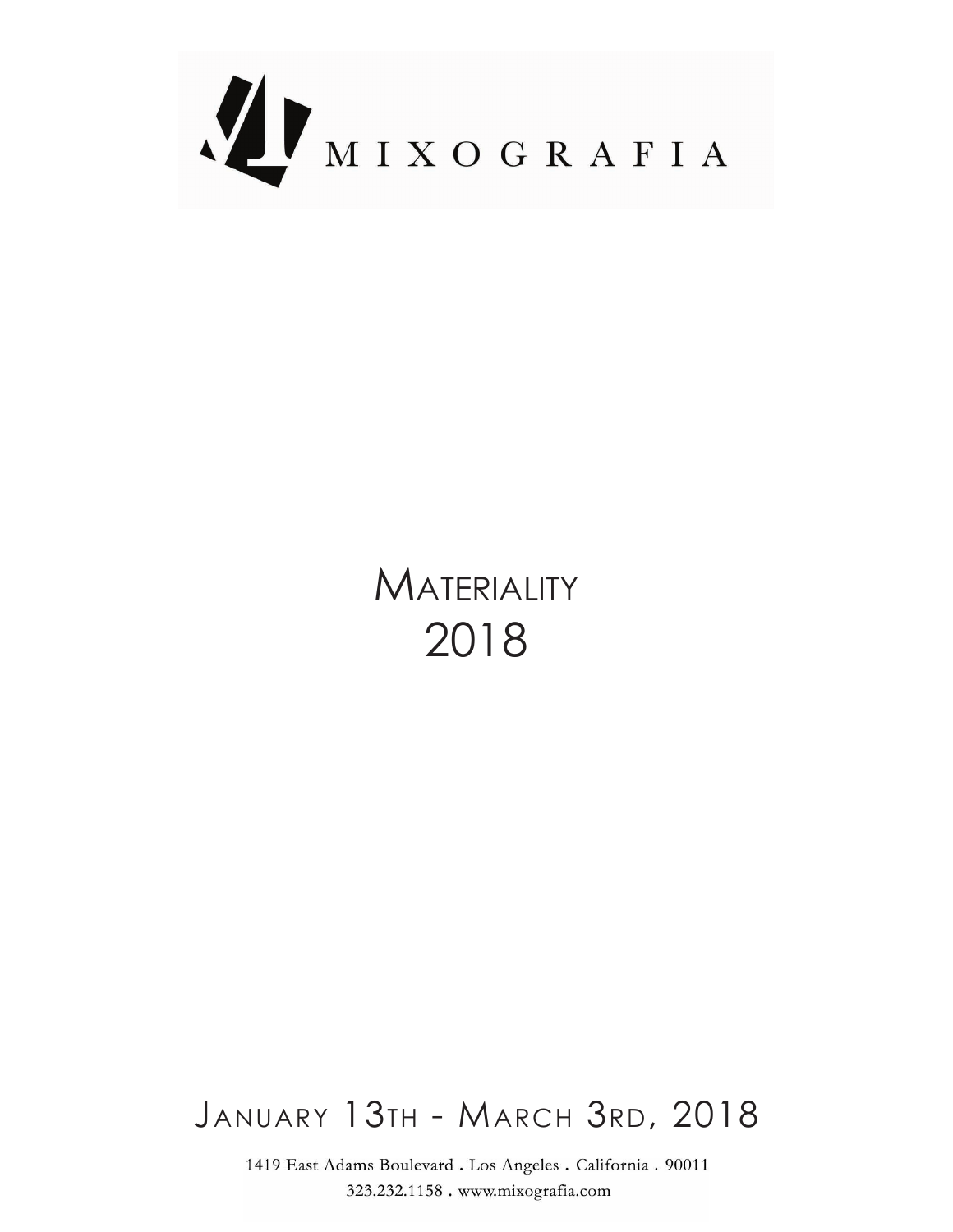

**LOUISE BOURGEOIS** Crochet I, 1998 Mixografía® print on handmade paper Edition of: 50 33 x 28 Inches



**LOUISE BOURGEOIS** Crochet II, 1998 Mixografía® print on handmade paper Edition of: 50 28 x 33 Inches



**LOUISE BOURGEOIS** Crochet III, 1998 Mixografía® print on handmade paper Edition of: 50 28 x 33 Inches



**LOUISE BOURGEOIS** Crochet IV, 1998 Mixografía® print on handmade paper Edition of: 50 28 x 33 Inches



**LOUISE BOURGEOIS** Crochet *V*, 1998 Mixografía® print on handmade paper Edition of: 50 33 x 28 Inches



**HELEN FRANKENTHALER** 1989 ,*Hermes*  $Mixografía@$  print on handmade paper Edition of: 50 44 x 92 Inches



**HELEN FRANKENTHALER** 1989 ,*Sirocco* Mixografía® print on handmade paper Edition of: 52  $37 \times 35$  Inches



**HELEN FRANKENTHALER** 1989 ,*Guadalupe* Mixografía® print on handmade paper Edition of: 74  $69x45$  Inches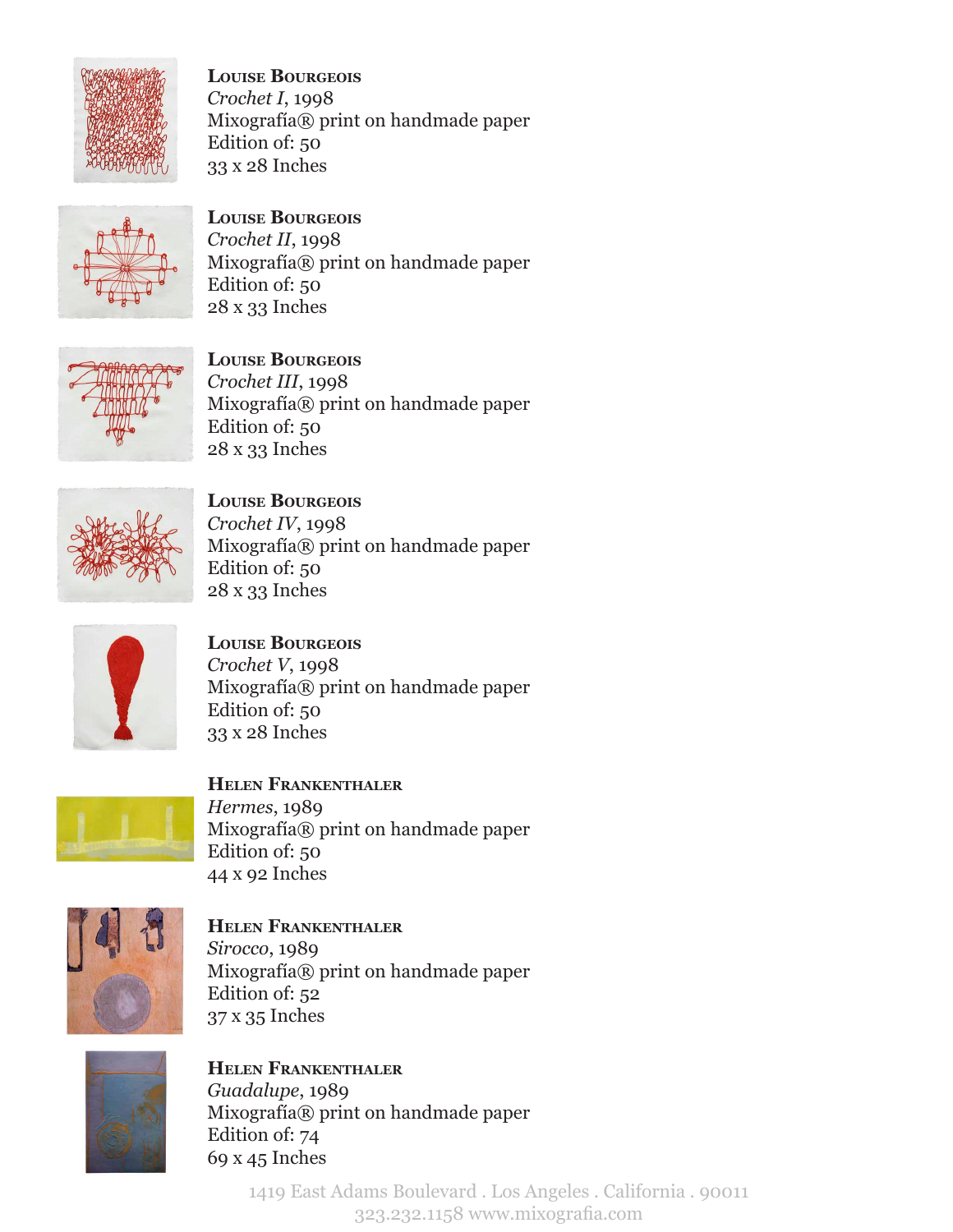

**LYNDA BENGLIS** Color Echoes, 2000  $Mixografia $\mathbb{R}$  print handedored by the artist$ Monotype: 1a 34 x 13.5 Inches



**LYNDA BENGLIS** Color Echoes, 2000  $Mixografía $\otimes$  print handcolored by the artist$ Monotype:10 34 x 13.5 Inches



**LYNDA BENGLIS** Color Echoes, 2000  $Mixo,$  and  $R$  print handcolored by the artist Monotype: 2a 34 x 13.5 Inches



**Saban Analia** 2016 ,*Bag Plastic YOU THANK*  $Mixografía@$  print on handmade paper Edition of: 20 28.5 x 20 Inches



**Saban Analia**  *YOU THANK YOU THANK YOU THANK YOU THANK THE VERY BEST Plastic Bag, 2016* Mixografía® print on handmade paper Edition of: 20 28.5 x 20 Inches



**Saban Analia** Thank You! Have a Nice Day Plastic Bag, 2016  $Mixografía@$  print on handmade paper  $E<sub>di</sub>$  Edition of: 20 28.5 x 20 Inches



**Saban Analia** Three Stripe Hand Towel with Hole and Unsewn Label, 2016 Mixografía® print on handmade paper Edition of: 40 29.5 x 18 Inches



**RACHEL WHITEREAD** Squashed, 2010 Mixografía® print on handmade paper Edition of: 42 27 x 37 Inches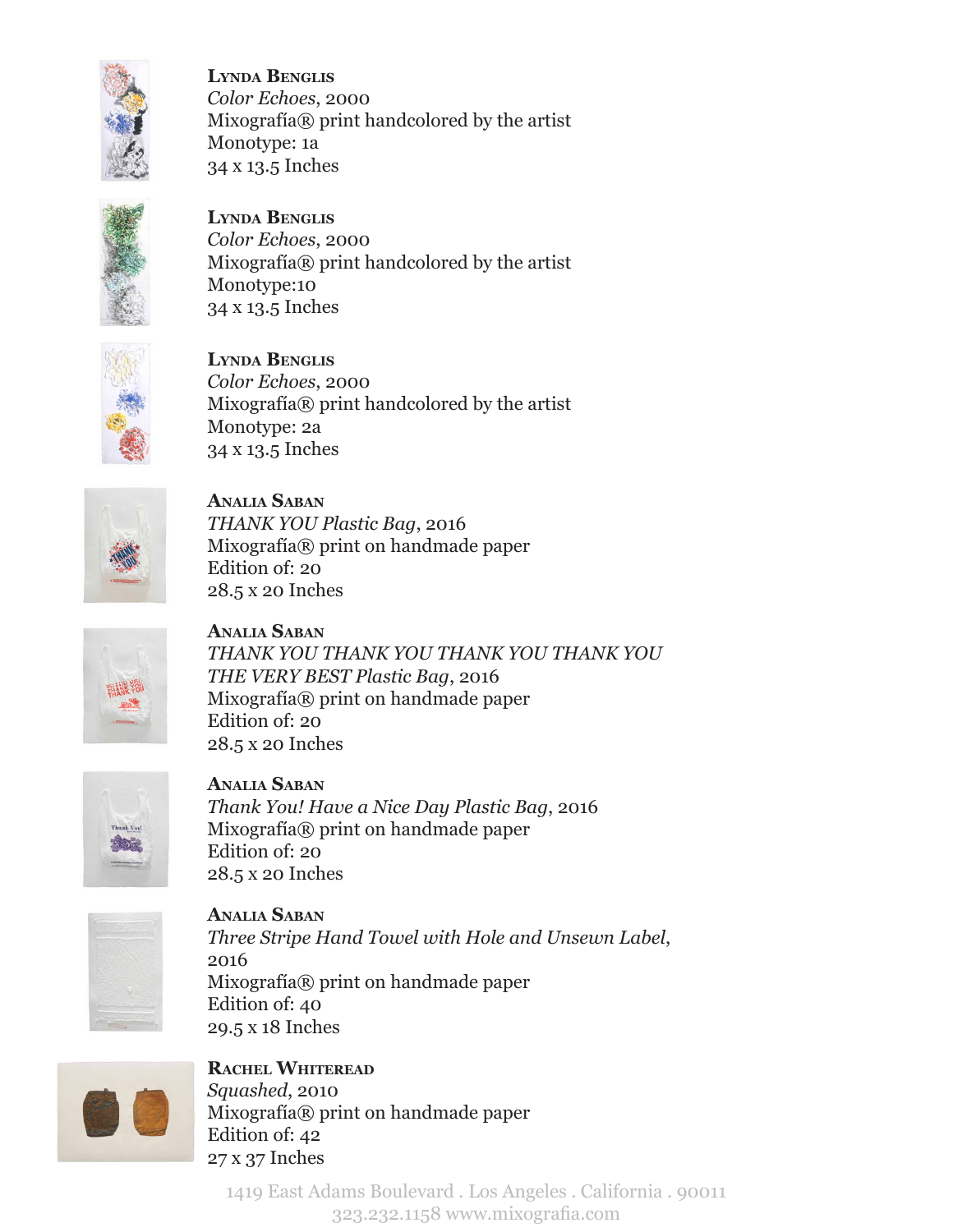

**K**cho 2013 ,*Titulo Sin* Mixografía® print on handmade paper Edition of: 60  $34x50$  Inches



**JOHN BALDESSARI** Table Lamp and its Shadow E & K, 1994 Hand-painted photo intaglio on handmade paper Monoprint E1 39 x 20.5 Inches



**JOHN BALDESSARI** Table Lamp and its Shadow D & J, 1994 Hand-painted photo intaglio on handmade paper Monoprint J8 Inches 39 x 38



**JOHN BALDESSARI** Table Lamp and its Shadow B & H, 1994 Hand-painted photo intaglio on handmade paper Monoprint H7 40 x 25.5 Inches



**JOHN BALDESSARI** Table Lamp and its Shadow B & H, 1994 Hand-painted photo intaglio on handmade paper Monoprint H6 40 x 25.5 Inches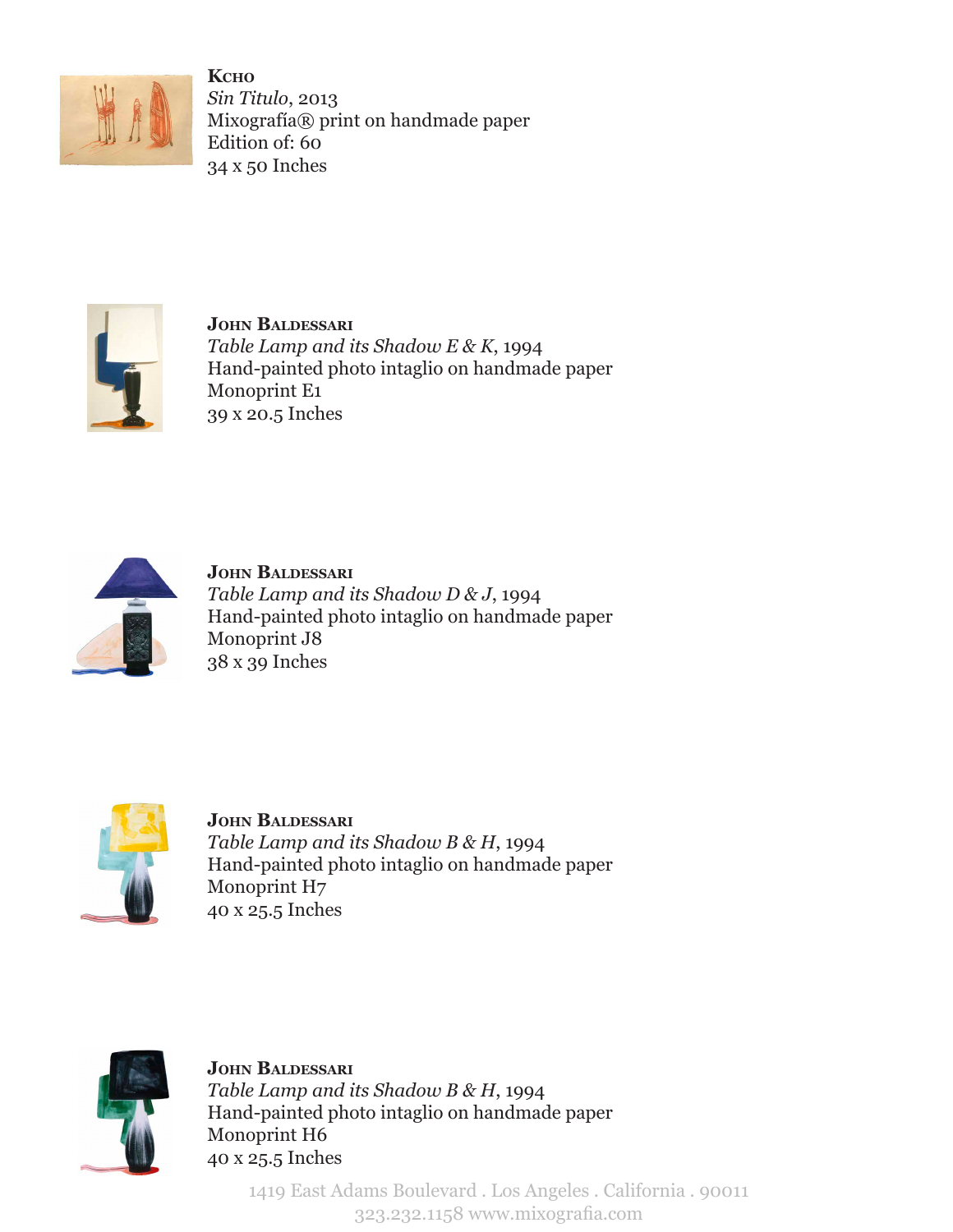## OTHER ARTWORKS ON VIEW



**Israel Alex** Self Portrait, 2017 Mixografía® print on handmade paper Edition of: 20 30 x 25 Inches

\*only available with the full suite



**Israel Alex** Self Portrait, 2017 Mixografía® print on handmade paper Edition of: 20 30 x 25 Inches



**Israel Alex** Self Portrait, 2017 Mixografía® print on handmade paper Edition of: 20 30 x 25 Inches



**Israel Alex** Self Portrait, 2017 Mixografía® print on handmade paper Edition of: 20 30 x 25 Inches



**Israel Alex** Self Portrait, 2017 Mixografía® print on handmade paper Edition of: 20 30 x 25 Inches



**Israel Alex** Self Portrait, 2017 Mixografía® print on handmade paper Edition of: 20 30 x 25 Inches

\*only available with the full suite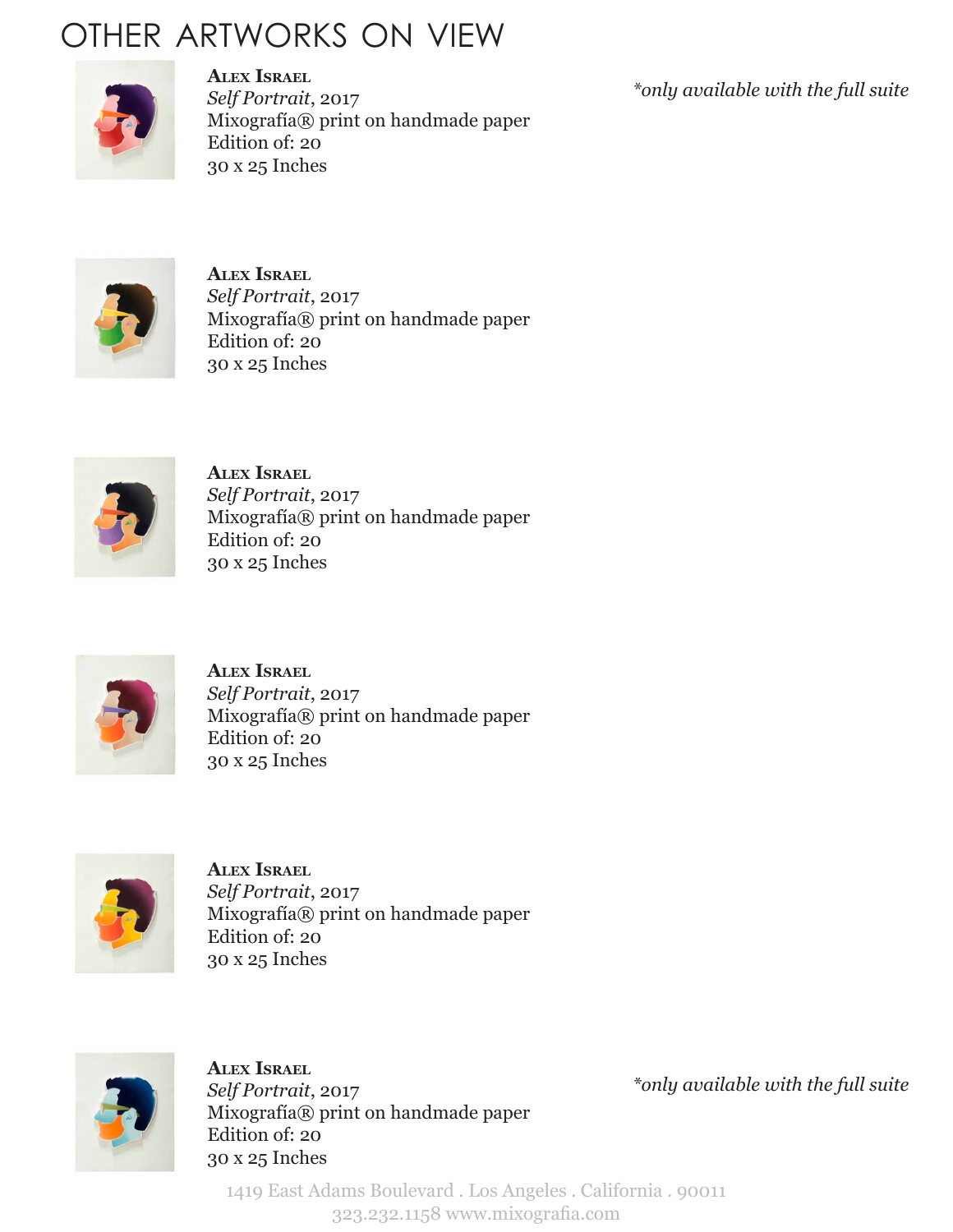

**Cruzvillegas Abraham** 2017 ,*Ichárhuta* Mixografia® print on handmade paper and archival pig-<br>ment print Edition of: 49 12.75 x 7.5 Inches



**Smith Kiki** 2003 ,*Regalo* Mixografía® print on handmade paper, glitter Edition of: 50 21 x 25 Inches



**JOHN BALDESSARI** *Crowds with Shape of Reason Missing: Example 2, 2012* Mixografía® print on handmade paper Edition of: 60 30 x 43.5 Inches



**JOHN BALDESSARI** *Crowds with Shape of Reason Missing: Example 4, 2012* Mixografía® print on handmade paper Edition of: 60 30 x 43.5 Inches



**ANALIA SABAN**  *YOU THANK YOU THANK YOU THANK YOU THANK THANK YOU Have a Nice Day Plastic Bag, 2016* Mixografía® print on handmade paper Edition of: 40  $23x 16$  Inches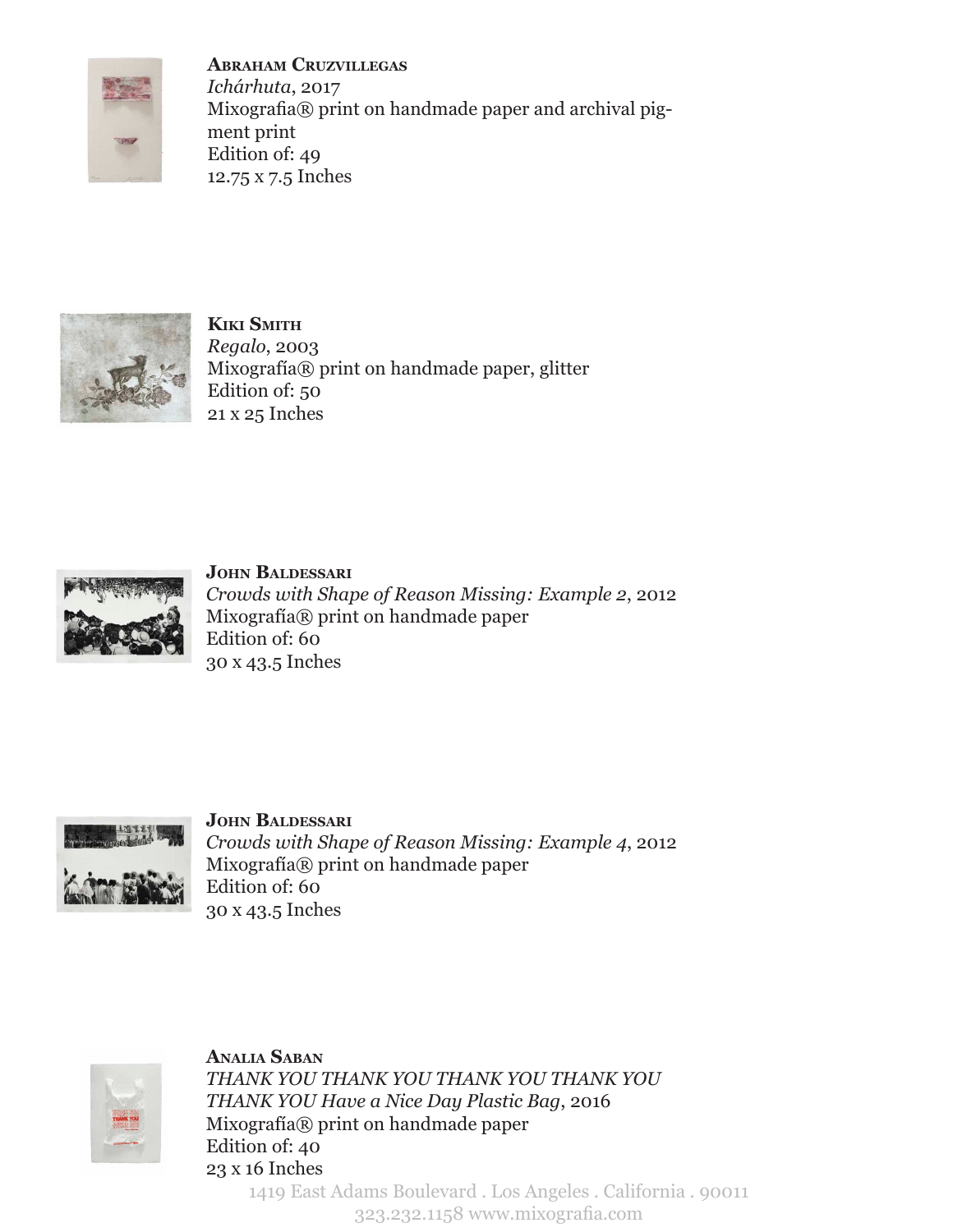

**JOHN BALDESSARI** 2017 ,*Blue :Jobs Inside Colorful Eight* Mixografía® print on handmade paper Edition of: 50 22.12 x 17.5 Inches

**JOHN BALDESSARI** 



Eight Colorful Inside Jobs: Brown, 2017 Mixografía® print on handmade paper Edition of: 50 22.12 x 17.5 Inches



**JOHN BALDESSARI** Eight Colorful Inside Jobs: Green, 2017 Mixografía® print on handmade paper Edition of: 50 22.12 x 17.5 Inches



**JOHN BALDESSARI** 2017 ,*Magenta :Jobs Inside Colorful Eight*  $Mixografía@$  print on handmade paper Edition of: 50 22.12 x 17.5 Inches



**JOHN BALDESSARI** 2017 ,*Orange :Jobs Inside Colorful Eight* Mixografía® print on handmade paper Edition of: 50 22.12 x 17.5 Inches



**JOHN BALDESSARI** 2017 ,*Purple :Jobs Inside Colorful Eight*  $Mixografía@$  print on handmade paper Edition of: 50 22.12 x 17.5 Inches



**JOHN BALDESSARI** 2017 ,*Red :Jobs Inside Colorful Eight*  $Mixografía@$  print on handmade paper Edition of: 50 22.12 x 17.5 Inches





**JOHN BALDESSARI** 2017 ,*Yellow :Jobs Inside Colorful Eight* Mixografía® print on handmade paper Edition of: 50 22.12 x 17.5 Inches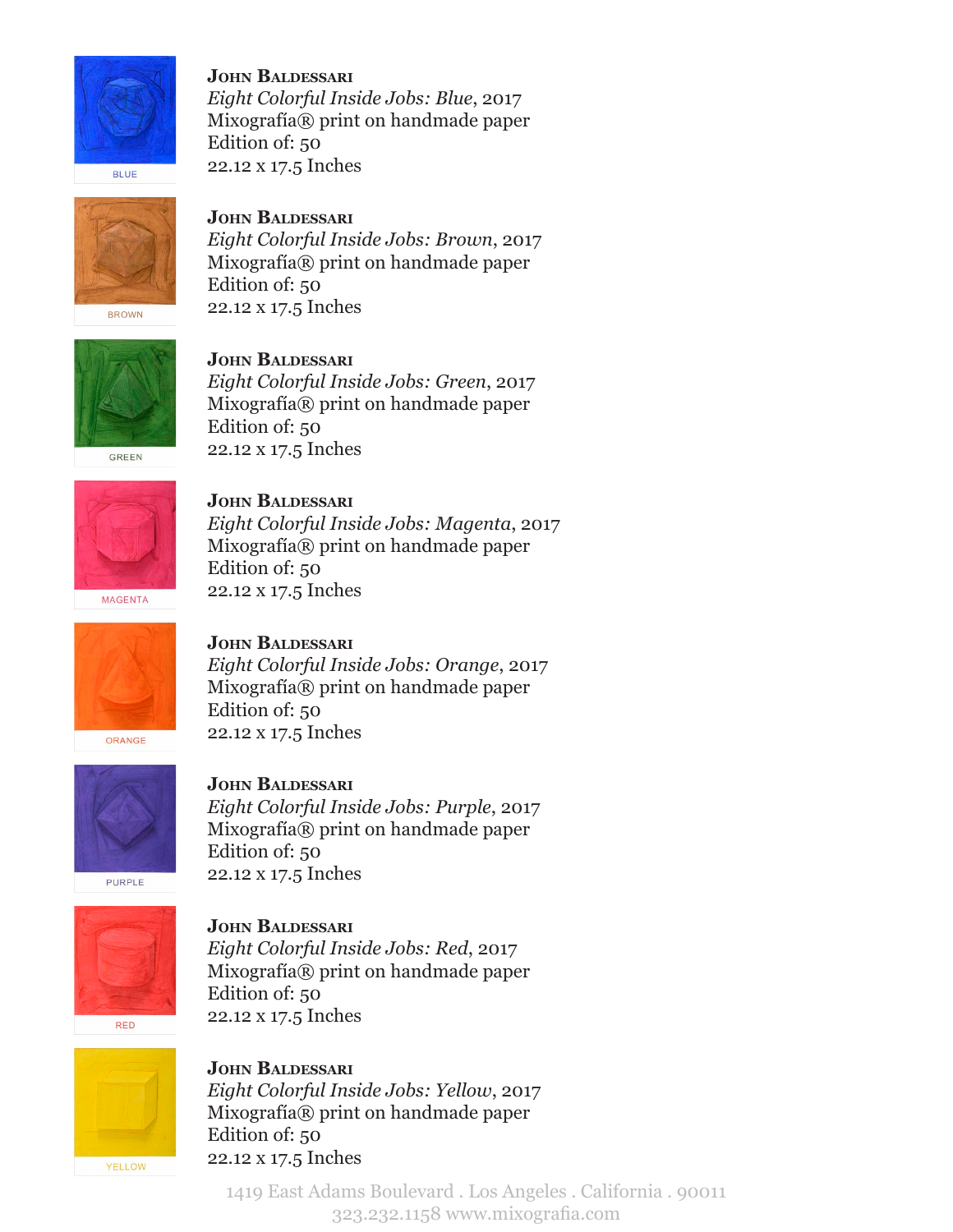

**Ruscha Ed** New Wood, Old Wood, 2007 Mixografía® diptych relief print on handmade paper Edition of: 75  $13 \times 34$  Inches



**LAWRENCE WEINER THE TRAVEL OF MARGARET MARY, 2013** Mixografía® print on handmade paper Edition of: 35 22 x 32 Inches



**SUSANA SIERRA** 1990 ,*Interior Espacio* Mixografía® Monoprint on handmade paper Monotype: 2 37 x 29 Inches



**ALBERTO BURRI** 1990 *4*, *Mixoblack* Mixografía® print on handmade paper Edition of: 30 27.5 x 39.25 Inches



**Valdés Manolo** Perfil II, 2003 Mixografía® print on handmade paper Edition of: 25 44 x 31 Inches



**Valdés Manolo** Perfil III, 2004 Mixografía® print on handmade paper Edition of:  $25$ 44 x 31 Inches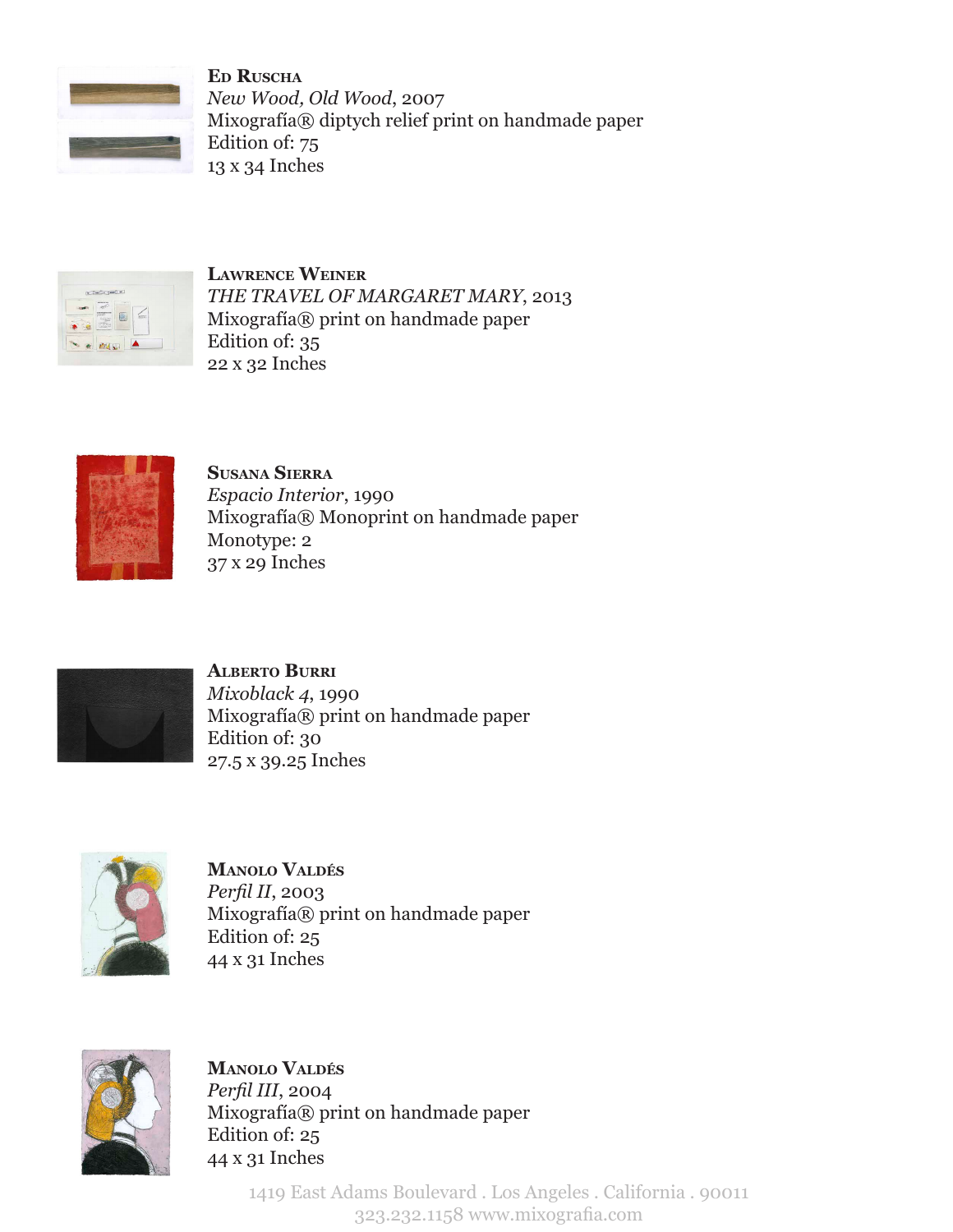

**Sarmento Julião** *Curiosity's Eye (mare erythraeum), 2013* Mixografía® print on handmade paper Edition of: 25 18.75 x 14.75 Inches



**Sarmento Julião** Curiosity's Eye (hellas planitia), 2013 Mixografía® print on handmade paper Edition of: 25 18.75 x 14.75 Inches



**JACOB HASHIMOTO Tiny Rooms and Tender Promises, 2016** Mixografia® print on handmade paper and archival pig-<br>ment print with push pins Edition of: 27 33.25 x 37.25 Inches



**MIMMO PALADINO** *California Suite No. 3, 2004* Mixografía® print on handmade paper Edition of: 50 31 x 23 Inches



**Young-Kwang Chun** Aggregation 12 JN 02, 2012 Mixografía® print on handmade paper Edition of: 40 26.75 x 38.5 Inches